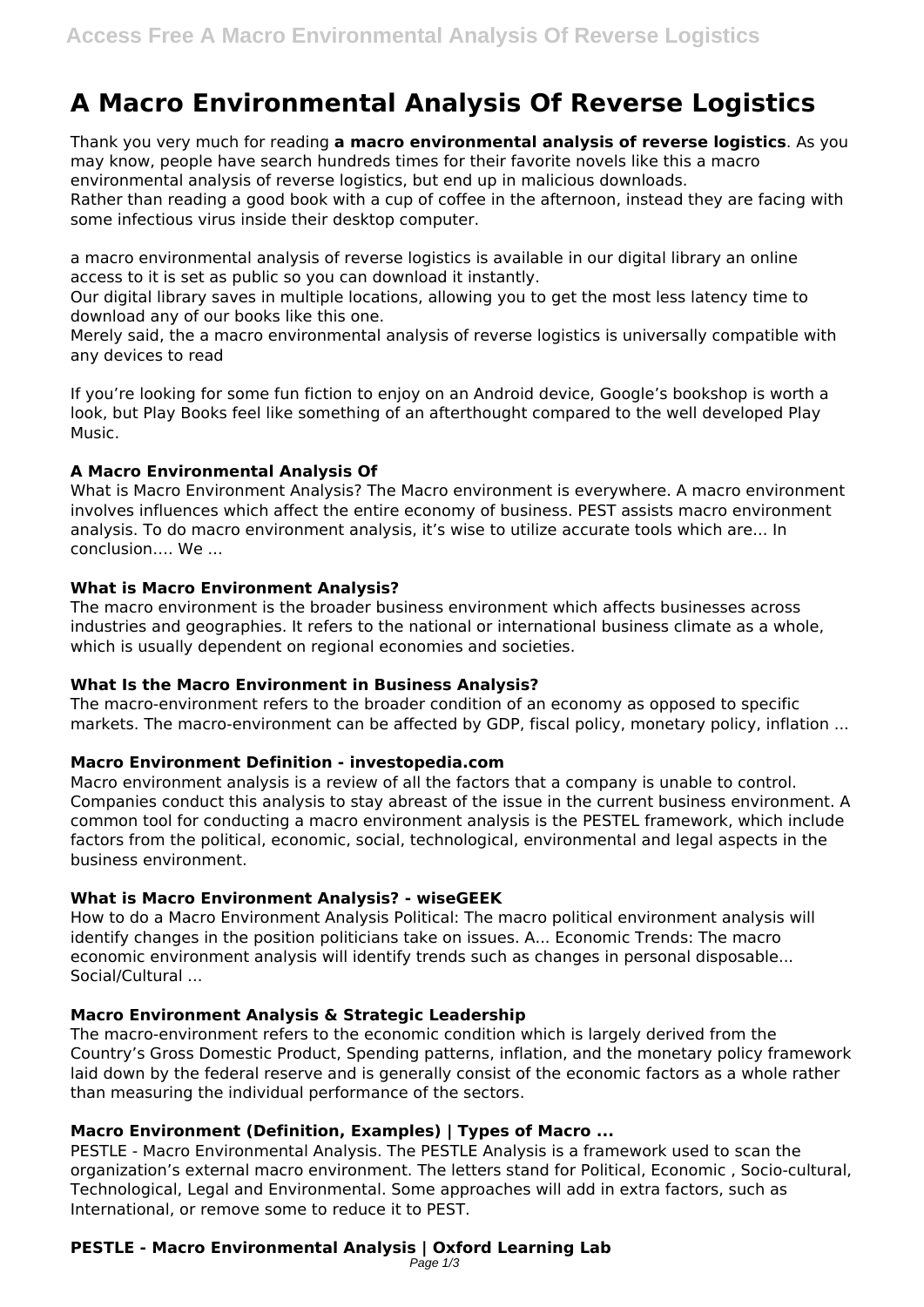The Macro Environment Analysis is traditionally the first step of a strategic analysis; it is sometimes referred to as an external analysis, a pest analysis or a pestle analysis. The.

## **Nestle: Macro Environment and Micro Environment Analysis ...**

The Macro Environment consists of 6 different forces. These are: Demographic, Economic, Political, Ecological, Socio-Cultural, and Technological forces. This can easily be remembered: the DESTEP model, also called DEPEST model, helps to consider the different factors of the Macro Environment.

## **The Macro Environment - Six Forces (DESTEP)**

The macro environment is the broader context within which a company conducts its commercial operations. It is the fundamental guiding factor throwing light on the overall market conditions like nature and kind of people, society, culture, lifestyle, the role of government, economical condition along with presence and use of technology.

## **What is Macro Environment? 6 Factors of Macro Environment**

The Macro Environment & Pest Analysis. The Macro Environment is analysed through a PEST (PESTLE) Analysis. PEST stands for Political, Legal, Economical and Social factors. Lets discuss each PEST Factor. The Macro Environment is analysed through a PEST (PESTLE) Analysis.

## **The Macro Environment & Pest Analysis**

An environmental analysis in plays an essential role in business management by providing possible opportunities or threats outside the company in its external environment. The purpose of an environmental analysis is to help to develop a plan by keeping decision-makers within an organization. ... Analyse the influences of the following macro ...

## **Discuss The Importance Of Environmental Analysis In ...**

A PESTEL analysis or PESTLE analysis (formerly known as PEST analysis) is a framework or tool used to analyse and monitor the macro-environmental factors that may have a profound impact on an organisation's performance. This tool is especially useful when starting a new business or entering a foreign market.

# **PESTEL Analysis (PEST Analysis) EXPLAINED with EXAMPLES | B2U**

Macro environment factors are uncontrollable external forces that affect how a business operates. They are largely out of the control of the business, and often require changes in operating, management, production, and marketing. Analysts often categorize them using the acronyms PEST or PESTEL. Broken down, PEST stands for political, economic, social, and technological concerns.

#### **What are Macro Environment Factors? (with pictures)**

First, the macro environment is analyses to point out some of the major Impacts In he inure Industry, revealing political and technological forces to be the driving forces of the industry. This is then followed by a competitive analysis of segments in the industry divided on the basis of various strategic groups.

#### **The Global Car Industry-An Analysis of Macro Environment ...**

The macroenvironment- al analysis of the strategic positions of the libraries is devel- oped through the identification of opportunities and threats in the political and economic environments ...

#### **Macroenvironmental Analysis for Strategic Management ...**

The environment which is not specific to a particular firm but can influence the working of all the business groups is known as Macro Environment. The factors of the microenvironment affect the particular business only, but the macro-environmental factors affect all the business entities.

#### **Difference Between Micro and Macro Environment (with ...**

Micro-environmental components are related specifically to the organization, whereas macro environmental components are broader in nature & affect the entire industry of the region or country. Moreover, the macro-environmental factors cannot be eliminated through the efforts of the marketing department.